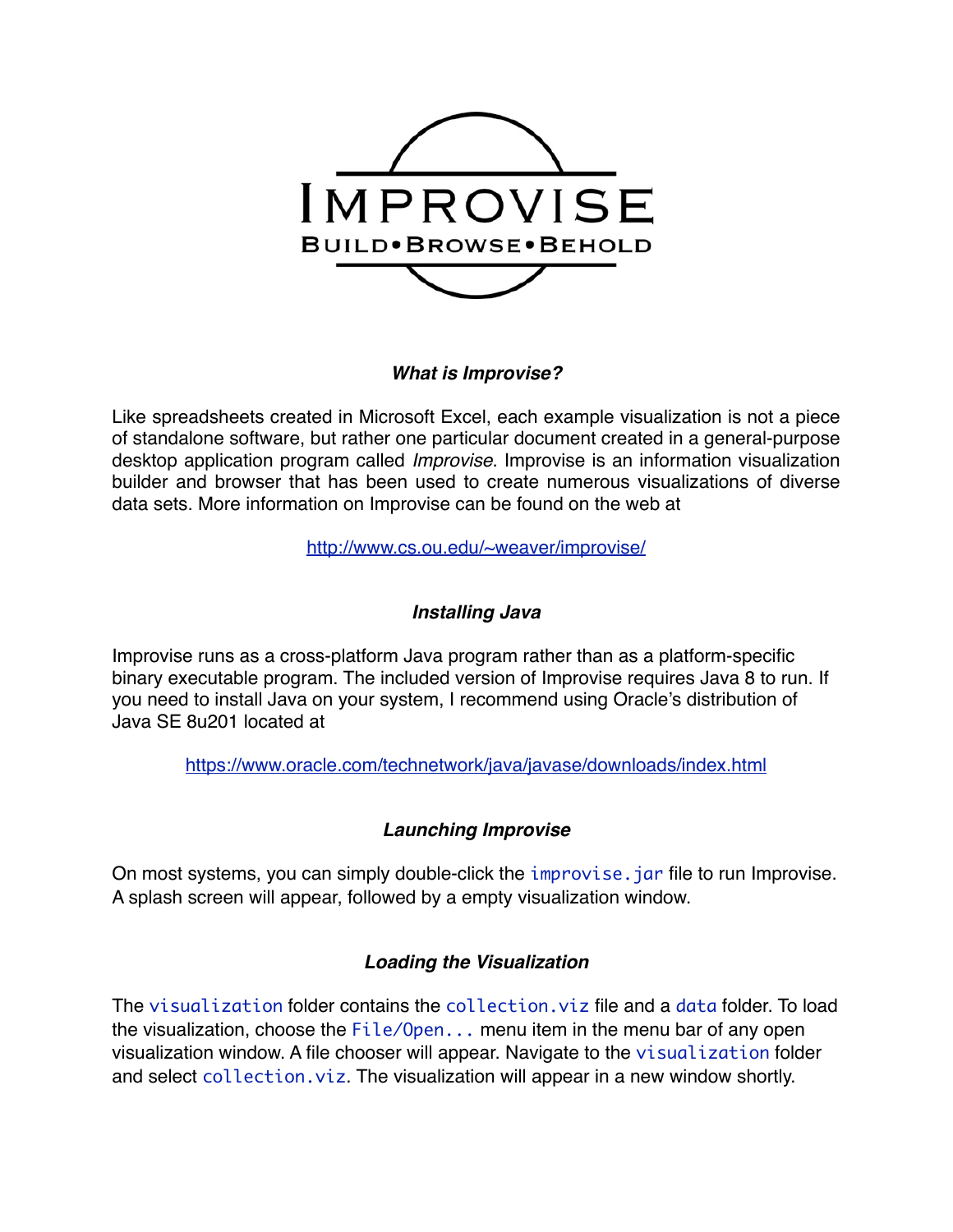

## *Touring the Layout*

The visualization is designed for browsing and editing the metadata of physical objects in a museum collection. The data has 30 metadata attributes describing a wide variety of organizational, geographical, temporal, material, physical, and contextual dimensions of information. A photograph of each object is also included. All data and images come from the University of Pennsylvania Museum of Archaeology and Anthropology.

The layout of visualization consists of seven major areas:

- A. Buttons for exporting, importing, and loading/restoring collection metadata. Click the Export... button to save a copy of the metadata, including your edits, as a commaseparated values (CSV) file. Click the Import... button to load a previously saved metadata file. Click the Revert button to load/restore the original, provided metadata. *Clicking* Revert *should be your first step whenever you (re)open the visualization.*
- B. A table listing several prominent metadata attributes for objects in the collection. At any given time only one object is selected. It is highlighted in red.
- C. A pane showing additional information about the currently selected item. Most of its metadata attributes are displayed. A dash ('-') indicates a metadata attribute that does not have a data value assigned to it.
- D. A pane showing a photograph of the object, beneath its number and title. Use the slider below the image to zoom.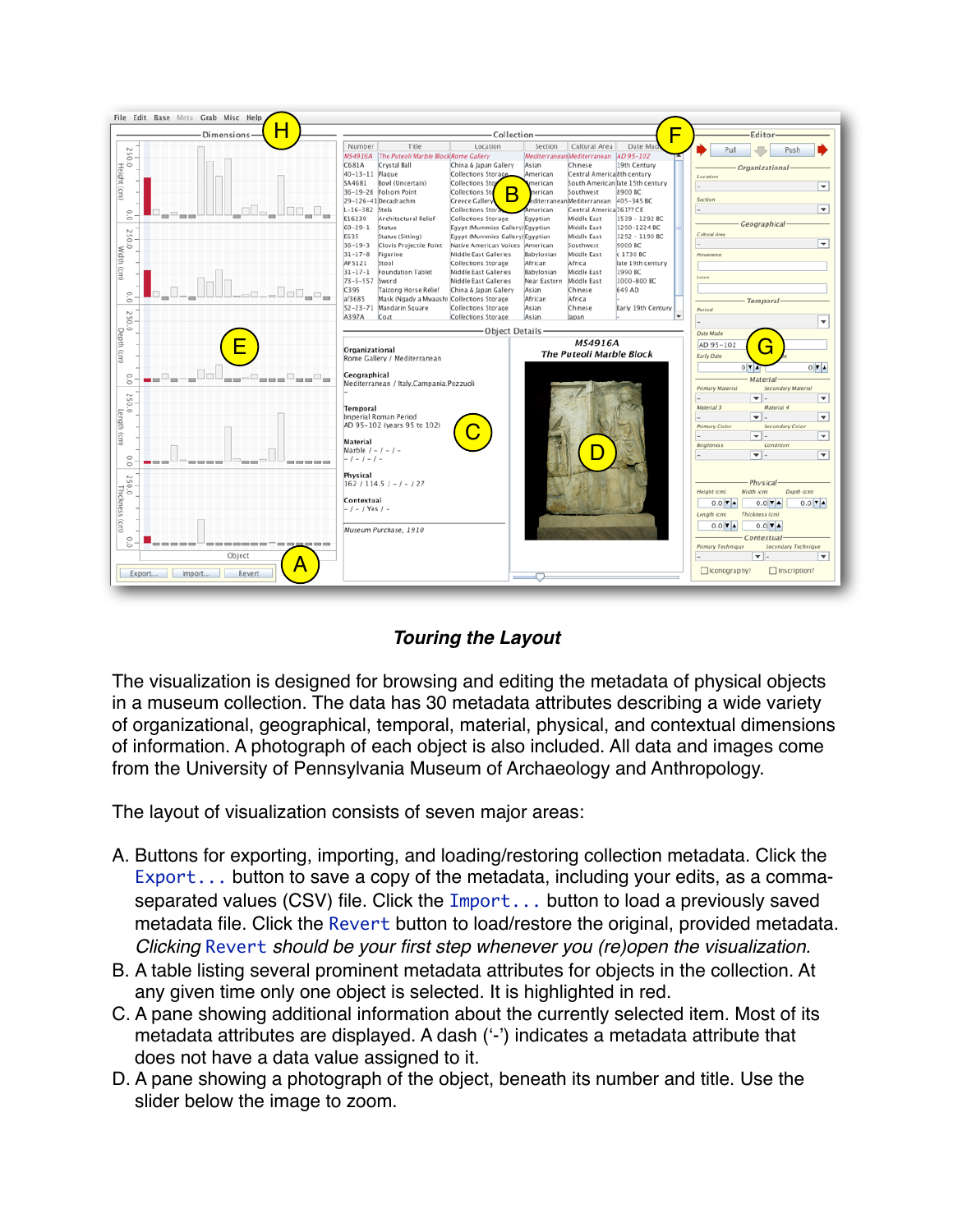- E. Bar charts displaying the physical dimensions of all objects in the collection. The currently selected object is highlighted in red. Each bar sits in a vertical column; this bar can be clicked to turn on a secondary, light blue highlighting. Shift-click to select multiple objects. This secondary selection is shown in light blue in the table (B).
- F. Buttons for accessing and modifying the metadata of the currently selected object. To edit an object, first click the Pull button to fill the controls in the editor pane with its metadata. Second, manipulate the controls to make desired changes to metadata values. Third, click the Push button to actually update the metadata for the object. All data changes will be reflected throughout the visualization (B), (C), (E).
- G. Controls for editing metadata. There is a control for most metadata attributes. The type of control corresponds to the metadata type: popup menus for categories, text fields for names/labels, spinners for numbers, and checkboxes for boolean attributes.
- H. A menu bar for accessing a variety of Improvise features. The File menu contains the usual Quit menu item. In the Grab menu, use the first Capture PNG menu item to take a screenshot of the visualization (or use your system's screen capture utility). Most other menu features are for *building* visualizations, which you won't be doing.

**Warning!** The editor fields do not automatically update when a new object is selected. It is possible (and expected) to use the Pull and Push buttons independently. This allows one to carry over some or all previously entered data values to other objects. However, the most likely path for editing data will usually follow the steps described above (F).

How you move between and interact with the various areas of the visualization is largely up to you. Be encouraged to explore and try things. As you work, please keep in mind that Improvise is lab-grown software. If you encounter any bugs, try restarting Improvise and reload the visualization. Your instructor can contact me if more serious issues arise.

## *Editing the Metadata*

In this exercise, you will gain experience using a variety of the visualization's features to edit the metadata of objects in the collection. Some tasks will involve making prescribed edits. Others will involve recording your own observations and interpretations of objects, as seen in photographs. The tasks within each set can be done in any order; however, all tasks in the prescribed set should be completed before doing any of the observation/ interpretation tasks. Start fresh by clicking Revert. The prescribed tasks are as follows:

- 1. *Correct.* Correct the Date Made attribute of item Number 40-13-11 to reflect the values of its Early Date and Late Date attributes.
- 2. *Format*. Capitalize "Century" in the Date Made attribute of all pertinent objects.
- 3. *Update*. Five objects are in the Asian Section. Update the Location of those in Collections Storage to China & Japan Gallery to reflect recent gallery updates.
- 4. *Extend*. Edit item Number 69-29-1 to add Pigment as its Secondary Material, Brown as its Primary Color, and Damaged as its Condition.
- 5. *Switch*. Modify the two Statues in the Egypt (Mummies Gallery) Location to both use either Depth or Length attribute to record the front-to-back distance of the object.